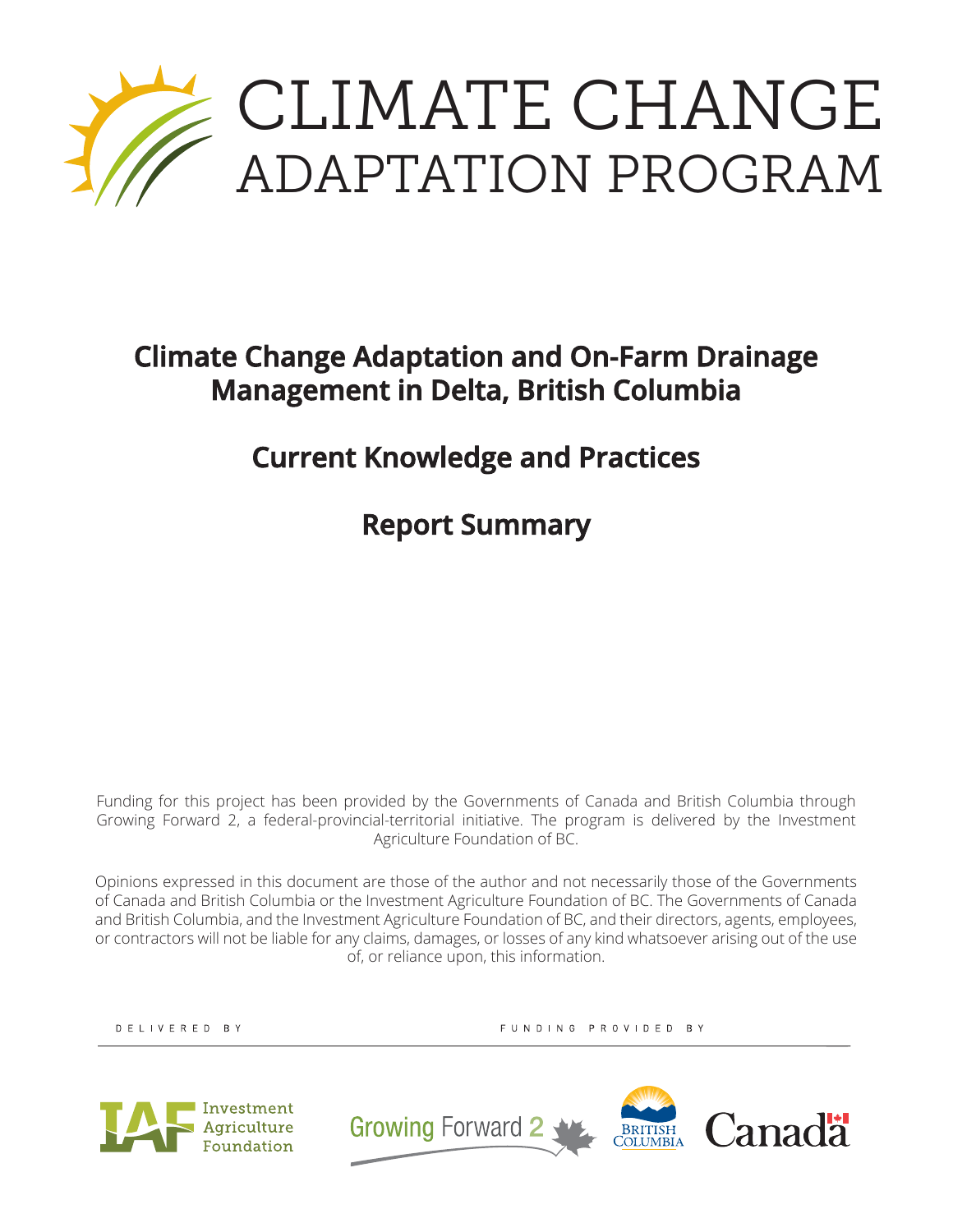

# *Summary*



Climate Change Adaptation & On-Farm Drainage Management in Delta, BC

*Current Knowledge & Practices*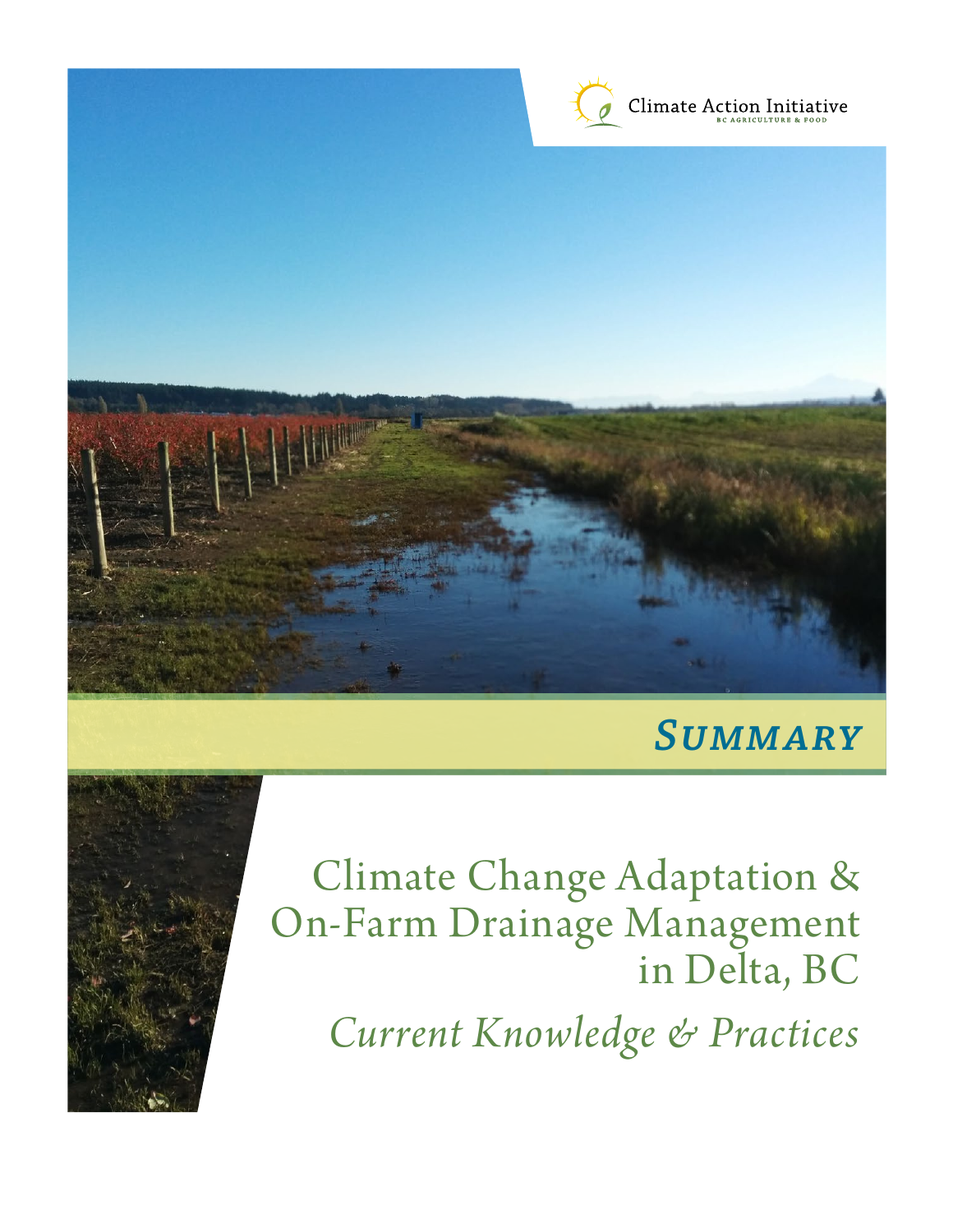The lower Fraser River delta of British Columbia is one of the most agriculturally productive regions in the province — yet farmers in this area are challenged with conditions of poor soil drainage and salinization that adversely impact their operations.

Climate change projections include increased intensity of rainfall and variability in weather patterns. Improved drainage conditions are necessary to maintain or improve the production capability of the area in the future.

To better understand the state of existing knowledge and the potential needs for further drainage and subirrigation work on farmland in Delta, a team of researchers from the University of British Columbia were contracted by the Delta Farmers' Institute to:

- compile a comprehensive review of past drainage and sub-irrigation studies in Delta;
- review drainage and sub-irrigation research from other regions that could provide insight for alternative management options in Delta;
- assess how farmers across production and soil types in Delta are currently coping with drainage related problems; and
- gauge the need for, and interest in, further research to address associated challenges.

### **Literature review & methodology**

An extensive literature review was conducted to document information that has already been generated on these issues. Grey literature, including provincial and national reports and scientific literature — focused on Delta — was reviewed. All literature (276 documents) was categorized and saved in a publically available online organization system (*www.mendeley.com*).[1](#page-7-0)

The literature review revealed that since the 1980s substantial research has been conducted in the Delta region on topics that include: water table management, sustainable soil management through cover cropping, and soil reclamation (Table 1, next page). Additional literature reviewed from other parts of Canada, as well as the United States and Europe, indicated that similar challenges are being addressed in other areas.

In-person interviews were conducted with vegetable, berry, and forage farmers throughout Delta, to evaluate: management practices currently employed, and perceptions of their effectiveness; which regions within Delta continue to have drainage and salinity problems; and areas of research farmers felt were valuable for moving forward to alleviate drainage and salinity problems. To evaluate regional differences Delta was divided into five sub-regions of interest: Westham Island, Crescent Slough, Ladner South / Brunswick Point, Ladner East / Boundary Bay Airport, and East Delta.

#### **Survey results**

A total of 17 farmers participated in the interview process between November 2014 and January 2015. In total 45% of farmable land in Delta was captured by the survey; regional coverage of the interviews is summarized in Figure 1 (next page). Participants were often found to farm land in more than one sub-region of Delta. The majority of participants farmed total areas ranging from 200 to 400 hectares (500 to 1000 acres) in size. Rented farmland comprised 59% of the surveyed area and owned farmland comprised the remaining 41%. The types of production were: 47% mixed vegetables (potato, fresh/processing peas and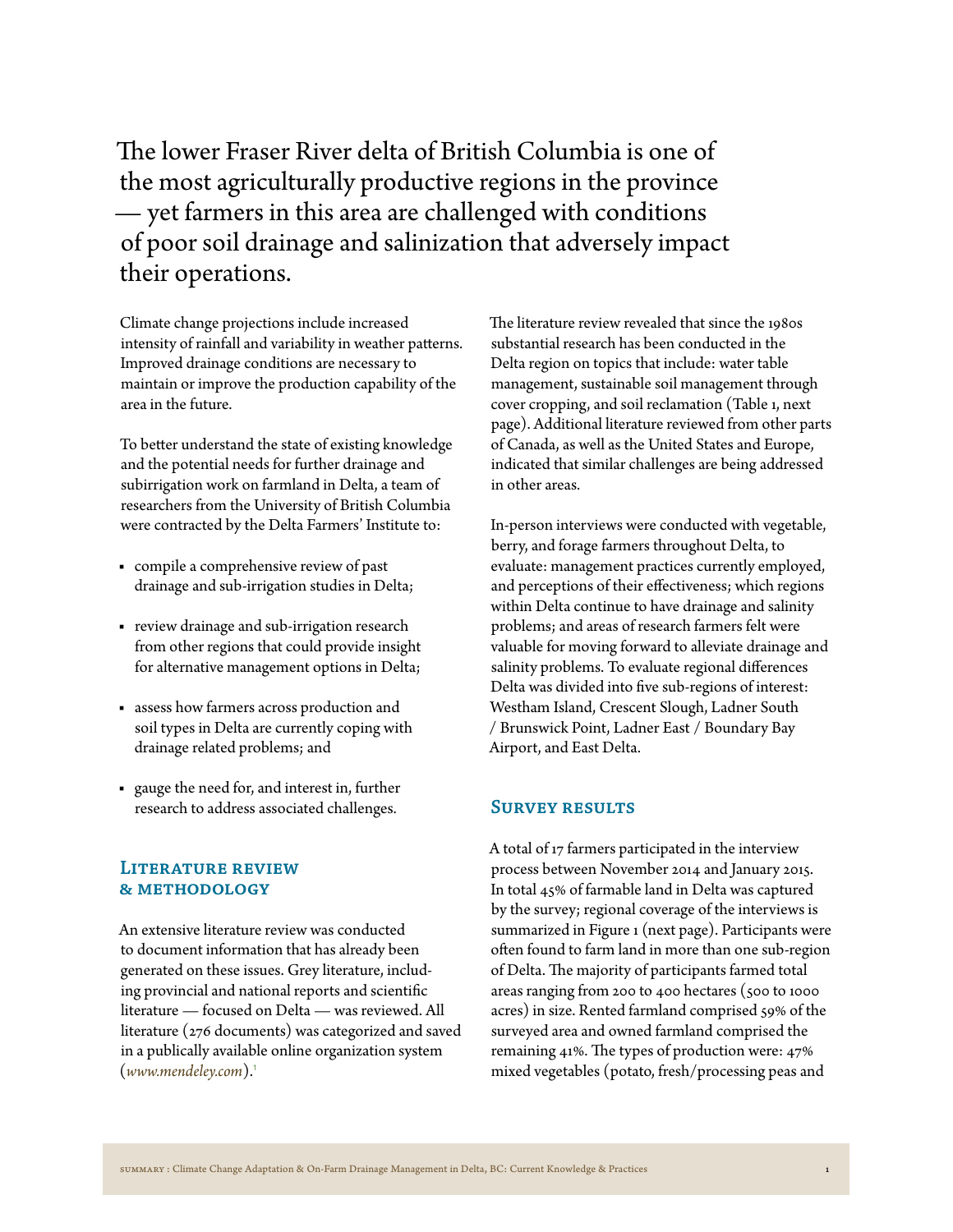**Table 1** Summary of literature review findings from Delta, BC.

| Select research and resource materials                                                                                                                                                           | <b>Citation</b>                                                                                                                                                                                                                                         |
|--------------------------------------------------------------------------------------------------------------------------------------------------------------------------------------------------|---------------------------------------------------------------------------------------------------------------------------------------------------------------------------------------------------------------------------------------------------------|
| Water Table Control                                                                                                                                                                              |                                                                                                                                                                                                                                                         |
| Field trials to design effective drainage and subirrigation<br>systems to increase number of workable days                                                                                       | Prasher (1982); Chieng et al. (1987)                                                                                                                                                                                                                    |
| Use of modelling programs (e.g., DRAINMOD) to simulate<br>drainage and subirrigation conditions under different<br>water regimes                                                                 | Argawal (1985); Chao (1987); Gao (1990); Richard (1988)                                                                                                                                                                                                 |
| Cost benefit analysis for fixed and variable costs of<br>installing and operating drainage and subirrigation<br>systems                                                                          | Driehuyzen (1985)                                                                                                                                                                                                                                       |
| Extension materials developed from original research<br>which directly or indirectly provide information on<br>drainage problems and appropriate solutions                                       | Lalonde & Hughes-Games (1997a); BC Ministry of<br>Agriculture and Food (1988a and b); BC Ministry of<br>Agriculture, Food and Fisheries (BC Drainage and<br>Drainage Management Factsheets; BC Constructed Ditch<br>Factsheets; BC Riparian Factsheets) |
| Soil Structure and Drainage                                                                                                                                                                      |                                                                                                                                                                                                                                                         |
| Evaluation of cover cropping techniques to maintain soil<br>organic matter and improve soil physical properties for<br>water retention                                                           | Bomke et al. (1996); Hermawan (1995); Liu et al.<br>(2005, 1995); Krzic et al. (2000); Odhiambo et al. (2007);<br>Issa Ismail (1994)                                                                                                                    |
| Evaluation of alternative cover crops (e.g., leaf compost,<br>municipal biosolids) to amend soils and improve various<br>soil properties                                                         | Bomke et al. (1995); Temple & Bomke (1990).                                                                                                                                                                                                             |
| Reclamation of degraded land using combination<br>treatments of subsurface tile drains, land levelling, winter<br>cover cropping in combination with cash cropping, and<br>set-aside with forage | Bomke (1992)                                                                                                                                                                                                                                            |





beans, sweet corn, pumpkin, squash, cabbage, turnip, beet, parsnip), 29% forage (hay, grain, corn), 12% berries (strawberry, blueberry, raspberry, blackberry, cranberry), and 12% an even mix of forage, vegetable, and berry production.

The majority of farmers experience flooding and salinity problems in their fields. Drainage was reported as a concern for 76% of farmers interviewed, and only 24% responded that drainage was either manageable or not a concern. A higher incidence of drainage issues in Ladner South / Brunswick Point may be the result of naturally higher clay content — which can cause massive soil structure with poor drainage capacity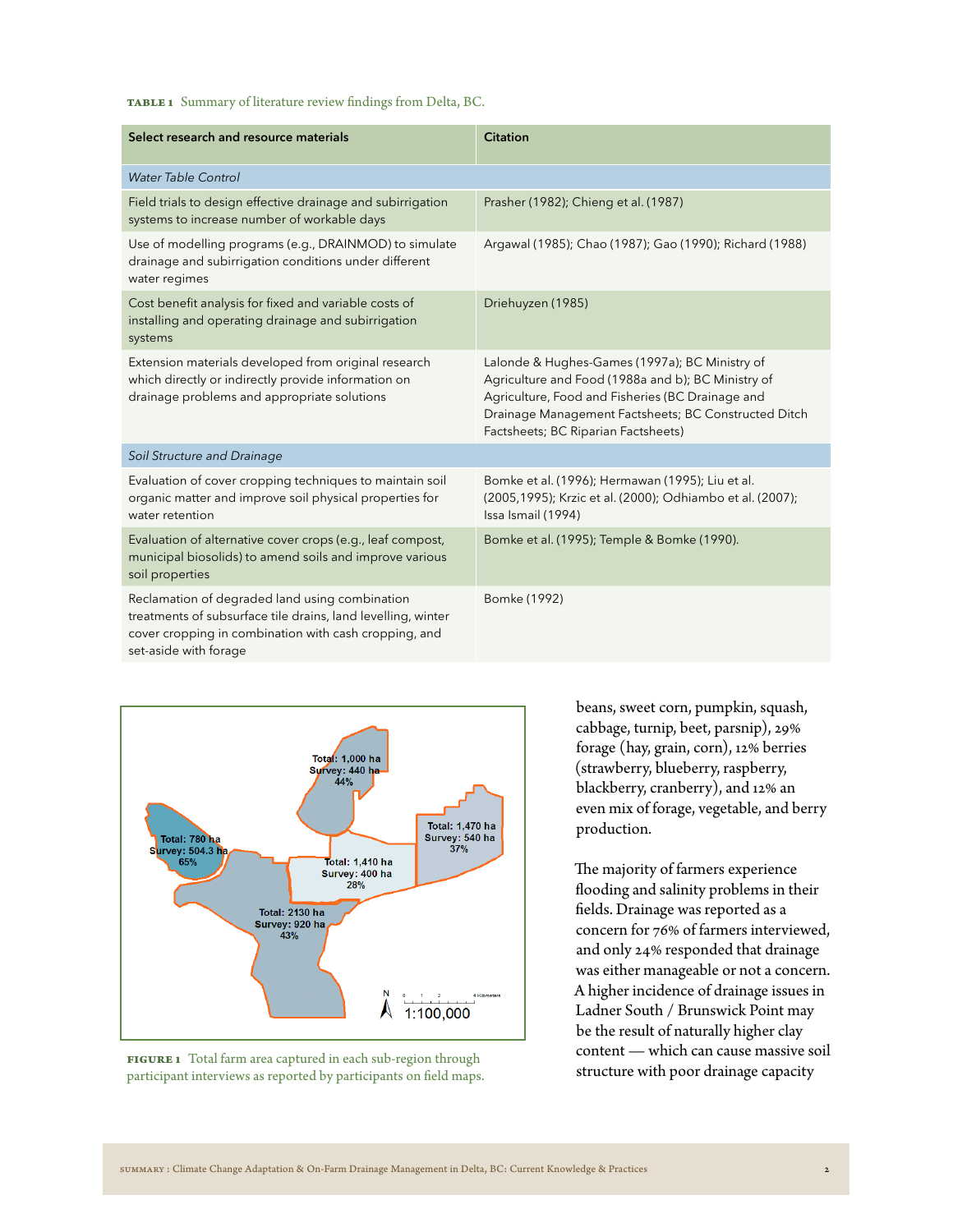

**FIGURE 2** Occurrence of drainage problems reported by farmers (at left, sample size of 17) and soil clay content (at right). For each region, drainage problems are reported out of the number of farmers interviewed that farm fields in that region.



**Figure 3** Occurrence of salinity on farmland reported by farmers (at left , sample size of 17) and digital soil survey map (at right, as reported by electrical conductivity). For each region, salinity problems are reported out of the number of farmers interviewed that farm fields in that region.

(Figure  $2$ ) — in these soils relative to other subregions in Delta. In East Delta, farmers reported that drainage problems were due to low-lying fields.

The majority  $(76%)$  of farmers interviewed also identified salinity as a problem, but not necessarily the same farmers that were having issues with drainage. Higher incidence of soil salinity in Ladner South / Brunswick Point corresponds to the high salinity values previously mapped in the soil of that region (Figure 3). Farmers in East Delta reported salt in ditches that they use for irrigation as a major concern.

Issues of drainage and salinity are prominent at different times in the production season; the fallwinter period for drainage and the spring-summer period for salinity. In some circumstances, the combined impact of flooding and salinization on the arable soils and irrigation water in Delta influence the productive capacity of the land and crop health. Farmers identified the low-lying nature of Delta as the dominant  $(41%)$  reason for continued drainage issues. Other reasons farmers identified were: ineffective farm drainage systems (24%), an ineffective municipal drainage system (6%), and proximity of their fields to the Fraser River (6%).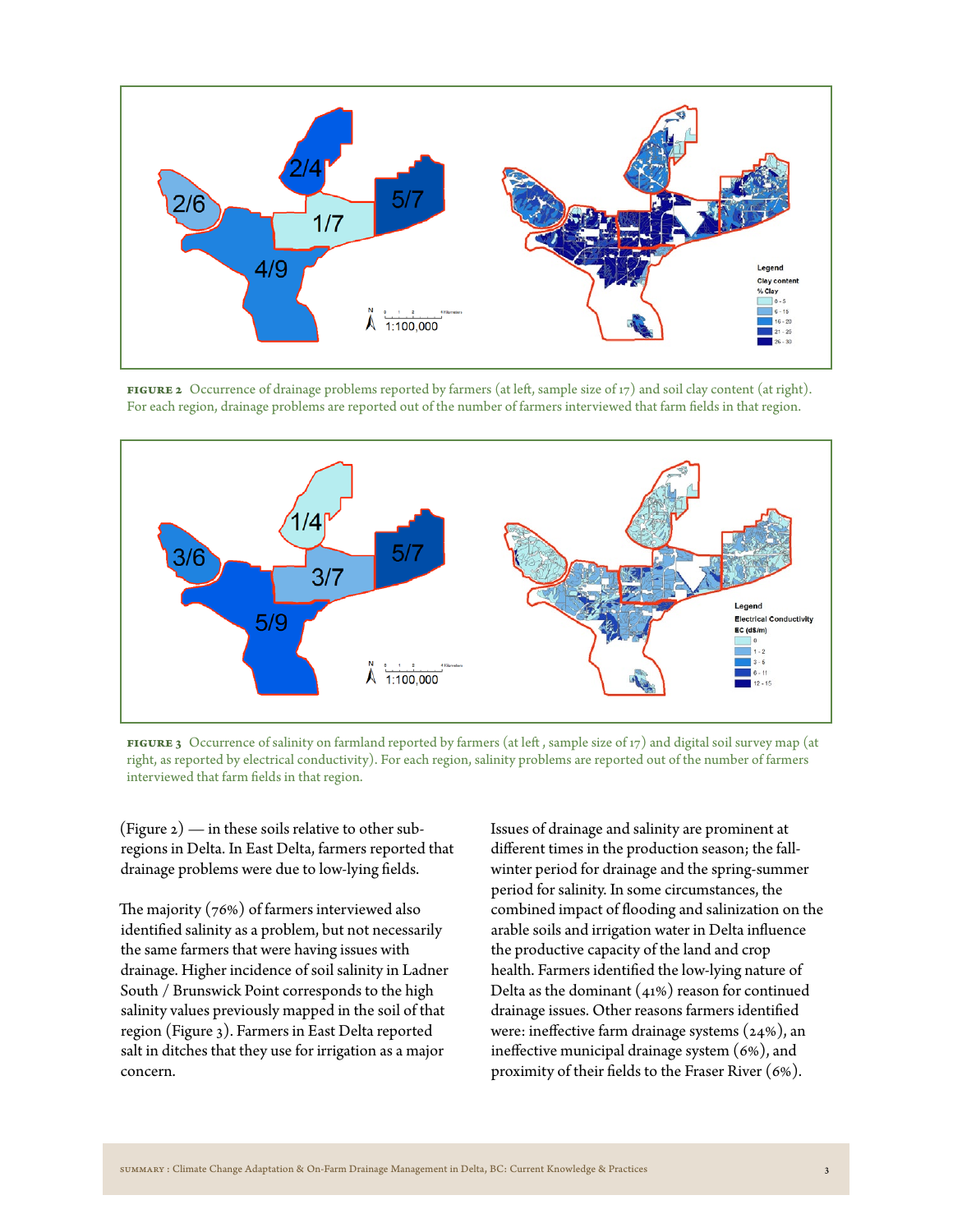To mitigate drainage problems farmers described using a variety of management tools. Less permanent measures used by farmers included mole drains, shallow surface drains, and subsoiling, while more permanent measures employed included drainage tiles, laser levelling, and open ditches. Less permanent measures are those that need to be renewed almost annually to be effective, while more permanent measures are designed to be effective for more than five years. Past measures are those that a farmer no longer uses in their farming operation, but has used at an earlier time in their practice. Current measures are those that the farmer uses for regular operations today. Some of these strategies are designed to manage water at the soil surface while others change the flow of subsurface water. The use of these practices has changed over time (Figure 4; Figure 5). The majority of farmers interviewed stated that they now use a combination of these approaches.

Mole drains were tried by some participants before the 1960s, but today they are mainly used experimentally or opportunistically today to complement other drainage management practices. Installation methods for mole drains using 10 to 13 cm  $(4 \text{ to } 5 \text{ inches})$ diameter torpedoes in the fall, at a depth range of 50 to 80 cm (20 to 54 inches) anywhere from 8 to 18 metres (25 to 60 feet) apart. Almost all participants reported that they have stopped using mole drains, because they tended to collapse, become plugged by rodents, or removed too much soil from the fields to ditches.

Shallow surface drains were reported to be commonly used by farmers, but over a much smaller field area than in the past. Farmers reported using shallow drains at depths ranging from 20 to 90 cm (8 to 36 inches) either in the spring or fall. Farmers reported that the need for surface drains has been reduced by the practice of laser levelling. Other reasons for discontinuing the practice of surface drains include labour requirements and field soil loss into ditches.

The practice of subsoiling has been performed in Delta for two to three

generations. Of the farmers who reported subsoiling, 64% performed their subsoiling in the fall, 21% in the spring and fall both, 7% in the spring only, and 7% did not specify the time of year they subsoiled. Subsoiling was reported to range from 40 to 60 cm (16 to 24 inches) deep (to break up the plow pan) and 50 to 60 cm ( $18$  to 24 inches) apart.

Permanent subsurface drainage measures, specifically drainage tiles to manage the water table level, have been used in Delta for decades. Initially — between



**Figure 4** Less permanent measures that were practiced in the past or are currently practiced by farmers (sample size  $= 17$ ).



**Figure 5** More permanent measures that were practiced in the past or are currently practiced by farmers (sample size  $= 17$ ).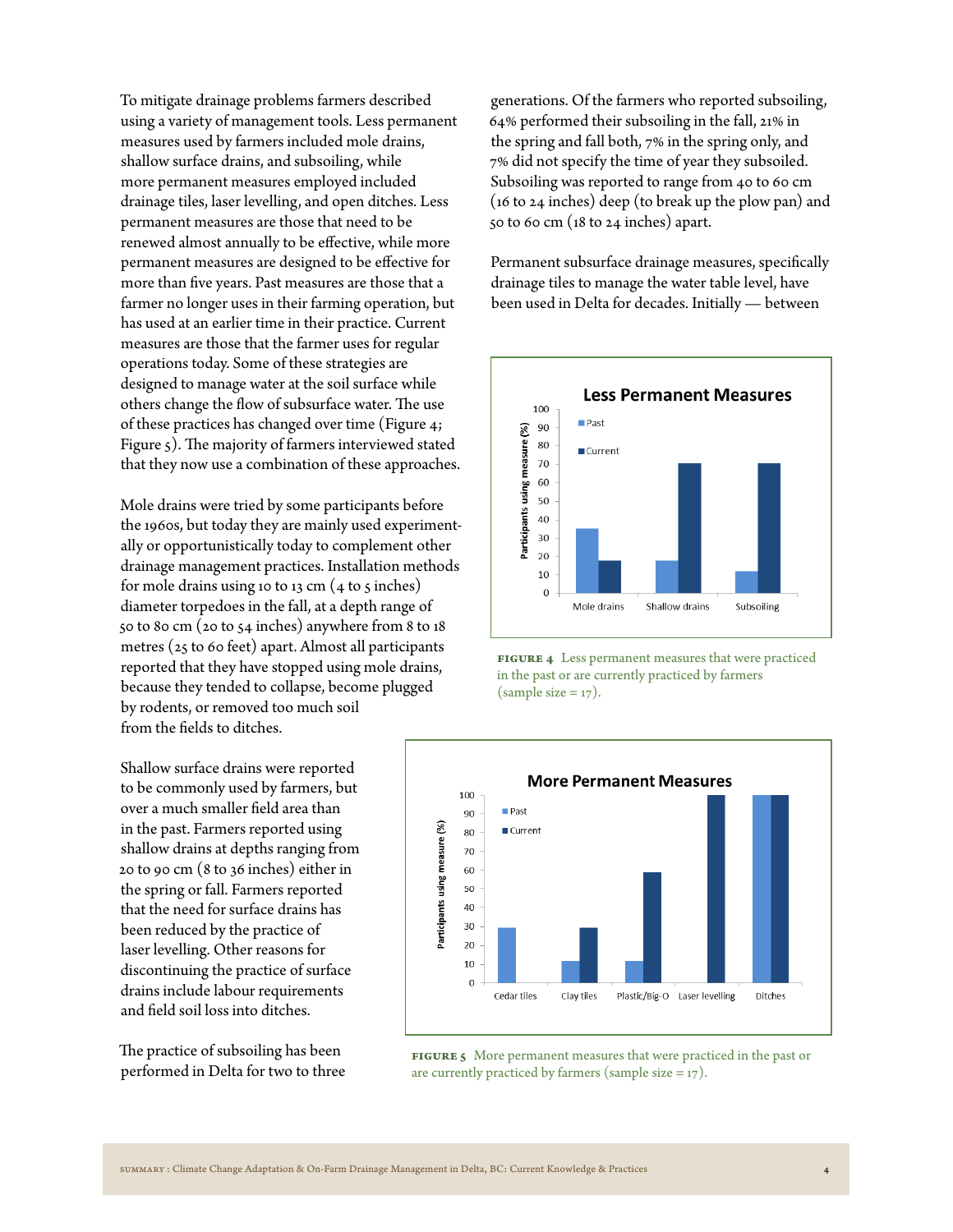the 1950s and 1970s — clay tiles were installed and these were reported to have been effective, and in some cases still remain effective today. Installation depths have ranged anywhere from 60 to 120 cm (24 to 48 inches) deep, and the spacing ranged from 9 to 18 metres (30 to 60 feet) apart. Generally, their performance was reported to be longer lasting than the newer, and more prevalent, plastic tiles. Plastic tiles (also known as Big-O) installed between the 1970s and the present day, were reported as being used by 59% of participants. Installation depths ranged anywhere from 20 to 120 cm (9 to 48 inches) deep, and the spacing ranged from  $5$  to  $23$  metres ( $15$ ) to 75 feet) apart. Spacing of 13 metres (42 feet) has been identified as optimal for the soil conditions in Delta.<sup>[2](#page-7-1)</sup>

Of the farmers who have used or are using tile drains, 50% adopted a spacing below 13 metres (42 feet), 42% above 13 metres (42 feet), and spacing was unknown for 8% of the systems. While plastic tile drains are a common current practice, 51% of the users indicated having observed diminishing performance of the Big-O within one to five years of installation. Overall, it was reported that the plastic tile did not work as well as clay tile, particularly if not regularly maintained. Further, the high cost of installation was a major deterrent from using this practice on all fields. Nevertheless, the main reasons farmers have moved away from past drainage systems are that they are too labour intensive, no longer effective, or newer, more efficient, and affordable technologies have become available.

Laser levelling, for instance, is reported as one of the most common and well-received drainage management practices in Delta. The reasons for adoption include: demonstrated effectiveness by a farmer in the community, available levelling equipment in the region, and the fact that the activity is subsidized by Delta Farmland & Wildlife Trust (DF&WT). Many farmers reported that they started laser levelling 25 to 30 years ago and have been doing several fields per year since that time. Participants indicated that fields need to be redone every 10 to 20 years to maintain levelled field conditions. Many of the original fields were crowned, but practices have moved toward mainly flat or naturally sloped laser levelling.

Surface ditches were largely established prior to the purchase of land, though some farmers have installed private ditches to improve water movement or access on farms. Farmers made it clear that ditches are the backbone of the drainage and irrigation infrastructure in Delta, and need to be maintained to enable the best overall drainage performance by all other systems. Municipal ditches are reported to be on a five-year cleaning rotation<sup>[3](#page-7-2)</sup> while private ditches were reported as being cleaned by excavator every one to seven years.

To better manage on-farm drainage, 18% of farmers have established closed (controlled) drainage systems on their farms. However, most farmers (65%) have open (uncontrolled) systems and 18% have a combination of fields that have closed or open systems. To manage the movement of water for either drainage or irrigation purposes 47% of participants have one-way stationary pumps, 35% have pumps to manage their water movement, 12% use portable pumps, and 6% have two-way pumps. Of the farmers interviewed, 94% currently practice cover cropping; several of the reasons farmers provided for cover cropping have direct and indirect benefits to on-farm water management.

### **Key findings**

From this research, it is clear that Delta farmers recognize that flooding and excess soil moisture are negatively impacting productivity but struggle to find a clear solution to remediate these problems. Similarly, farmers are having difficulties with salinity in spite of their management efforts, and questions remain about how best to remove excess salt from both the soil and open ditch irrigation water in a cost effective way.

Results of this study have shown that financially supported practices such as laser levelling, cover crops, and set-asides, as well as proven techniques such as subsoiling are the most commonly applied drainage management strategies in Delta. It is clear that there are substantial hurdles for the adoption of other promising drainage management practices such as subsurface drainage tiles. These hurdles include installation and maintenance costs, and concerns